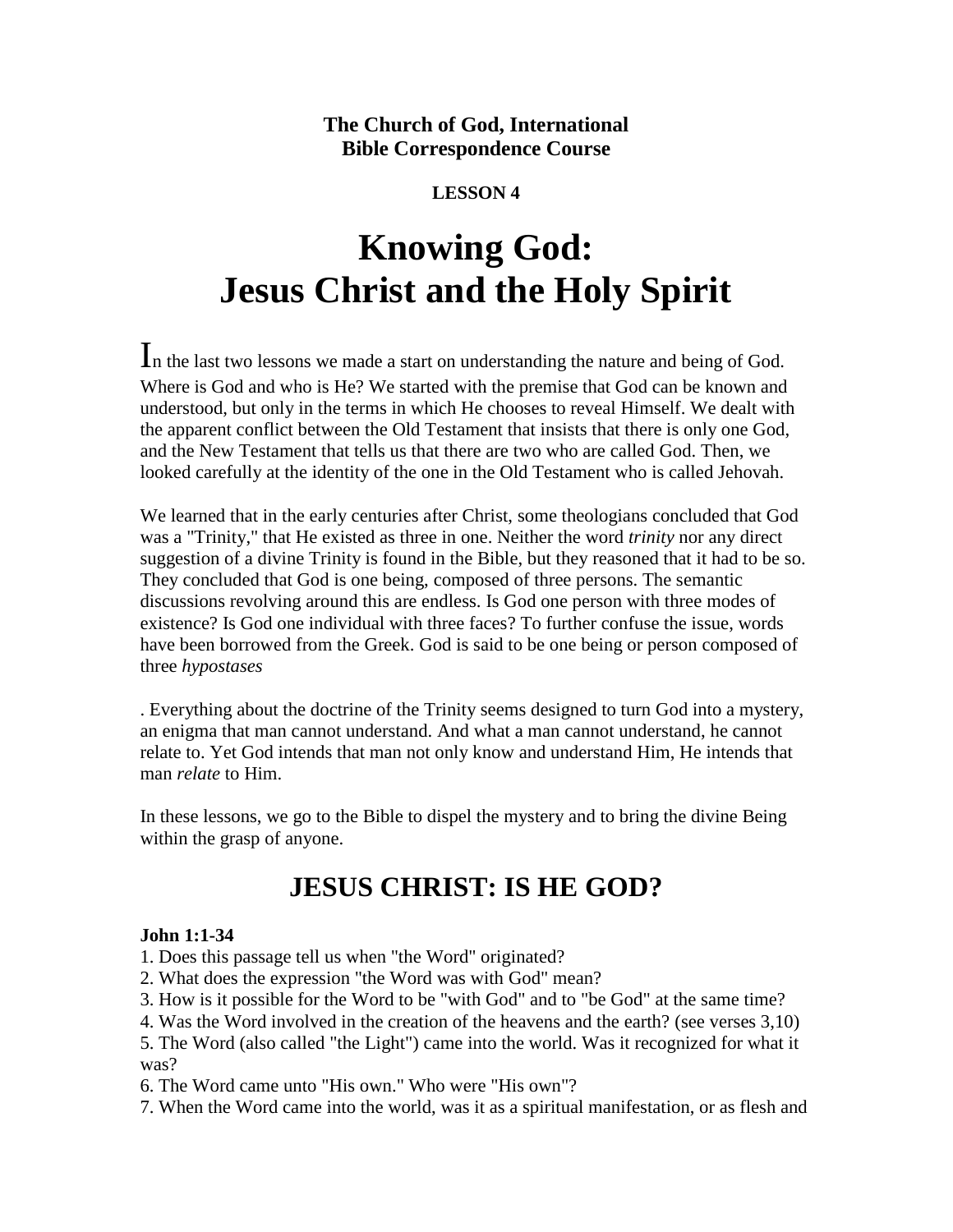#### blood?

8. When in the world, what was the relationship of the Word to the Father?

- 9. According to John, how many men have, at any time, seen God?
- 10. Who, then, revealed God to man?
- 11. What was the role of John the Baptist relative to the coming of Christ?
- 12. Who exactly was the "Word made flesh"?
- 13. How did John describe the primary work of Jesus?

14. Did John, in his declaration of Christ, acknowledge that Jesus would be a sacrificial lamb--that He would die?

15. What was John's official "bearing of record" relative to Jesus?

Note: "Word" in the Greek is logos, which means "word" or "spokesman." In the Old Testament, no man ever saw the Father. What they saw was His Messenger, who spoke in His name. The "Jehovah" that Abraham talked with was the "Word" of God, the One who became Jesus Christ in the flesh.

#### **Colossians 1:12-20**

Once again we are presented with Father and Son. Read carefully noting the relationship between pronoun and antecedent.

- 16. Into whose kingdom are we to be "translated"?
- 17. In whose blood have we redemption?
- 18. Who is the "Image of the invisible God"?
- 19. Who is the "Firstborn of every creature"?
- 20. By whom were all things created?
- 21. Who is "before all things"?
- 22. Who is the Head of the church? (see also Ephesians 1:22 and 5:23)
- 23. Who is the Firstborn from the dead?
- 24. In whom is all fullness to dwell?

Note: Here, there is no mistaking what Paul is saying: Jesus existed before all things in this physical world. Not only that, with the Father He was the active Agent in creating all things.

#### **Revelation 1:9-20**

25. When John fell into vision, he saw One who made the claim of being the Alpha and Omega. What did this mean? (verse 11)

26. Who did John see in the midst of the seven golden candlesticks?

- 27. Did He claim to be the "First and the Last"?
- 28. Had this One been dead, and raised to life?
- 29. Who was this?

30. Who else made the claim to be the First and the Last? (See Isaiah 44:6).

31. Did the Alpha and Omega claim also to be the Almighty? (Revelation 1:8)

**John 6:25-71**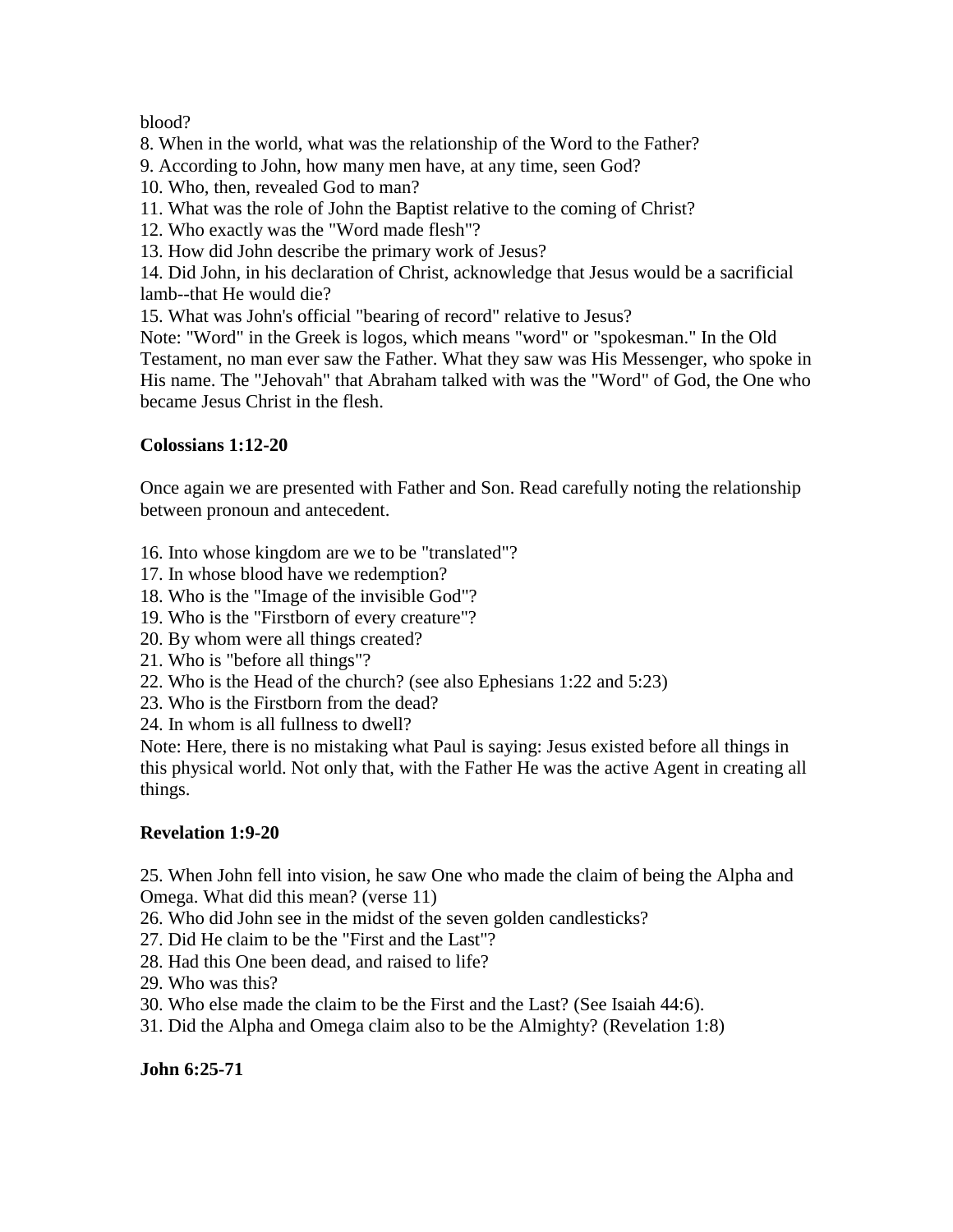32. Who or what was the "Bread of Life"?

33. Where did Jesus come from? (verse 38)

34. What was the result of eating of the Bread of Life?

35. How did His disciples react to this explanation of the Bread of Life?

36. When Jesus spoke of ascending up to where he was before, where might that have been?

So it is clear that Jesus' origins antedated his physical birth. He came from heaven, and He expected to return there.

#### **John 8:51-59**

37. What made the Jews say that Jesus had a devil?

38. Did Jesus claim to have seen Abraham?

39. Did Jesus claim to have existed before Abraham?

40. How did the Jews respond to this claim?

Note: The attempt to stone Jesus is evidence that the Jews believed Jesus guilty of

blasphemy. The claim to have preexisted Abraham meant to them that Jesus was claiming to be God.

41.Did Jesus claim to have existed with the Father before the foundation of the world? (John 17:5)

42. Did Jesus accept worship? (Matthew 8:2; 9:18; 28:9)

43. Did Jesus come into existence when He was born of Mary? (Matthew 2:6, with Micah 5:2)

#### **Hebrews 6:19-20**

44. Was Jesus to be a priest?

45. Of what rank or in what order?

#### **Hebrews 7:1-28**

- 46. When did Melchizedek first appear on the scene? (see also Genesis 14:17-20)
- 47. What were the titles of Melchizedek?
- 48. How long had Melchizedek been a priest?
- 49. Was Melchizedek greater or lesser than Abraham?
- 50. As a priest, was Melchizedek greater or lesser than Levi?
- 51. What is the proof offered for this?
- 52. Under the Law of Moses Jesus could not have been a priest. Why? (verse 14).
- 53. What sort of change in the law is necessitated by a change in the priesthood?
- 54. Would the one authorized to receive the tithes be changed?
- 55. From what tribe did Jesus come? (verse 14)
- 56. What commandment was disannulled? (verse 18)
- 57. Was it ever possible to achieve perfection by the law? (verse 19).
- 58. What, then, was the purpose of the law? (see also Romans 3:20)
- 59. Is Christ's priesthood temporary?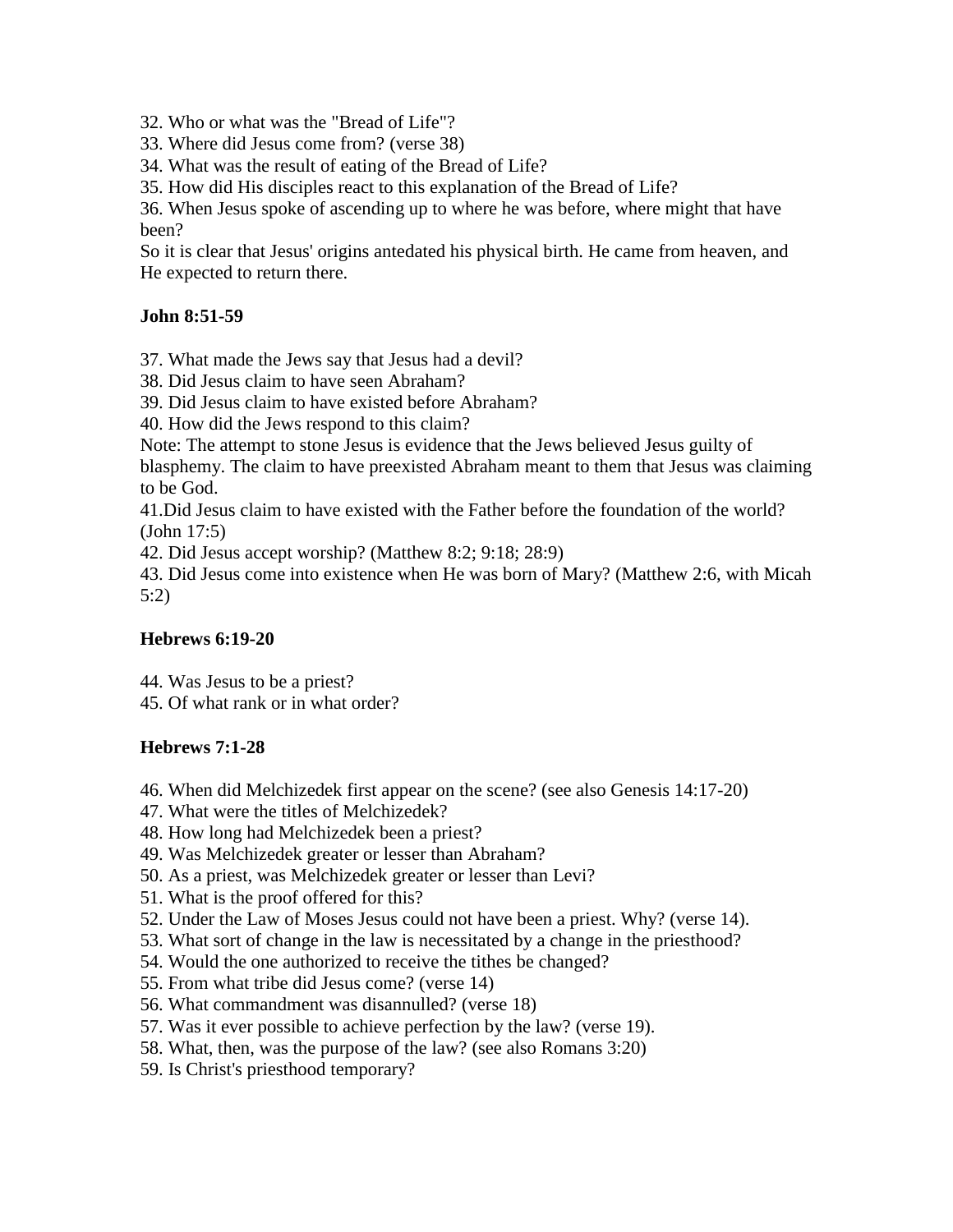# **THE HOLY SPIRIT**

When it comes time to understand the Holy Spirit (or Holy Ghost, as some prefer), we are posed with some different problems. It was no great challenge to understand the Father and the Son. These are ideas within our own experience. Not so the Holy Spirit. This is the closest thing to a mystery in the study of God.

Once again, we find ourselves struggling with the meaning of words; and this time, poetry and imagery are involved. First, consider the difference in the way these ideas are presented to us. Father and Son are concepts we easily understand. They are Persons. We are like them. We are made in their image. Every revelation of God allows us, even encourages us, to think of Him in human terms.

Not so the Holy Spirit. In the first place, the Greek word for it suggests something other than a person. "Spirit" in the Greek is *pneuma*, from which we derive the word pneumatic. The word roughly means air, wind, or breath. One source called the Holy Spirit "the Breath of Jehovah."

To get a feeling for the word, read the following passage, and substitute "wind" for "spirit." That is the way the passage would read to someone reading it in the original language, for the word *pneuma* is translated both as "spirit" and as "wind" in this passage.

#### **John 3:1-8**

60. In suggesting that a rebirth is required, is Jesus saying that it is a different kind of birth?

61. How does one who is born of the Spirit differ from one who is born of the flesh? 62. Is the Spirit presented as more like a person, or more like an amorphous (i.e., without body) essence?

When we consider this, we can begin to understand why some translators use the phrase "Holy Ghost." They saw the Spirit in rather different terms from the Father and the Son- more like an amorphous vapor.

63. Visible manifestations of the Spirit are rare. When it does happen, how is the Holy Spirit presented? (Matthew 3:16; Acts 2:1-4)

Note: The Spirit is presented, not as a person, but "like a dove." The latter passage once again uses "wind" and says the disciples were "filled" with the Spirit--the figure of speech calls to mind, not a person, but a fluid. "Fire" is another image of the Spirit.

Traditionally, as we have seen, God has been viewed as a Trinity. According to this view, God is one being, composed of three persons. These persons must relate to one another in special ways--Father and Son, for example.

64. Who is the Father of Jesus? (Matthew 1:18)

65. If the Holy Spirit is a person, why is it not the father of Jesus? (Luke 1:35) Note: The Holy Spirit is called "the power of the Highest." It is not a distinct person as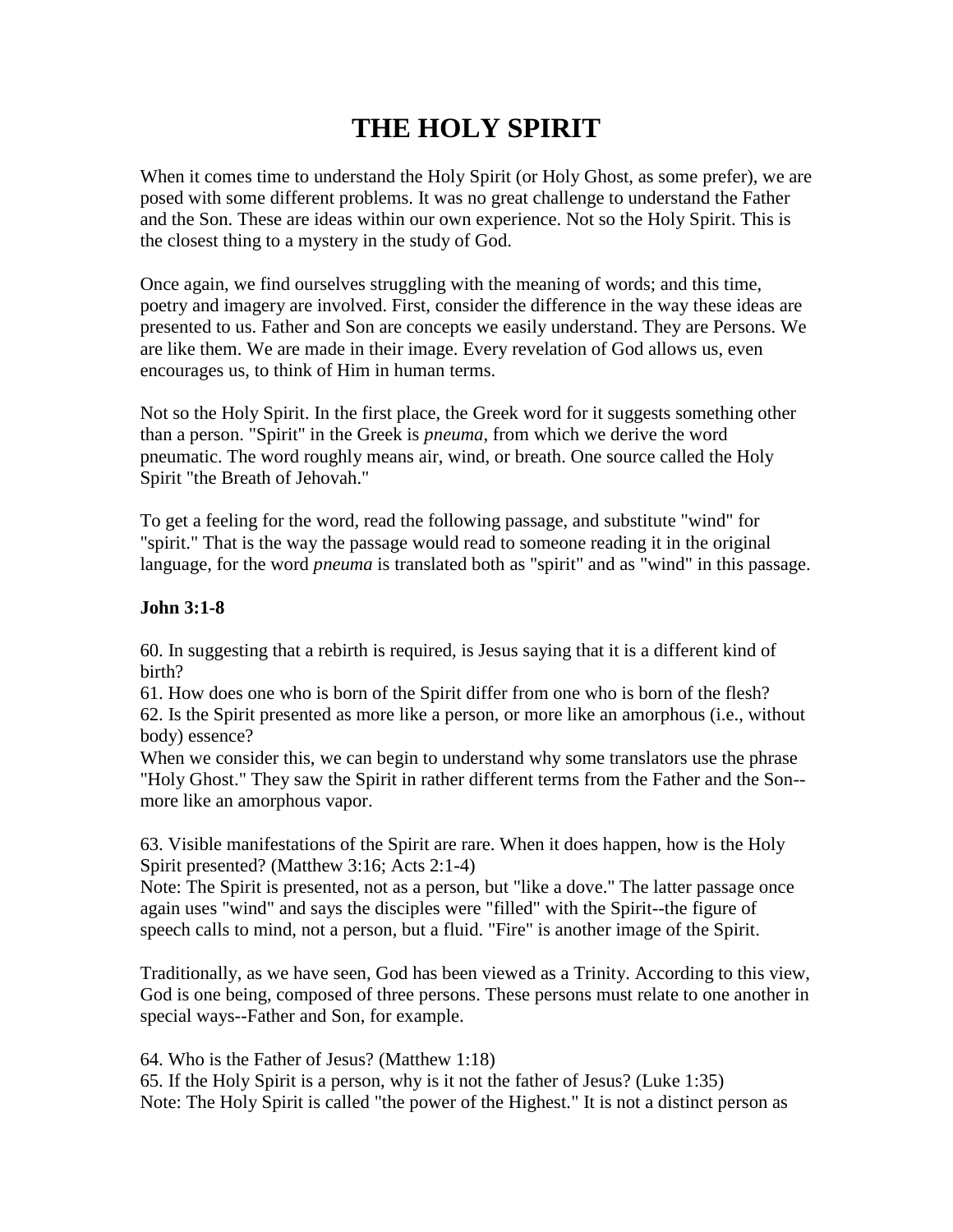are the Father and the Son. It is rather the power of God emanating from the Father and the Son, and is God's active agent in the world. To say that the Holy Spirit is not a person is not to say that it is impersonal. It is the agency of God Himself. Agency is defined as a means of exerting power or influence--an instrumentality.

#### **Luke 11:15-20; Matthew 12:26-28**

- 66. Are these two passages describing the same event?
- 67. What, then, is the "finger of God"?
- 68. Is a God's finger a *person?*

#### **II Corinthians 3:1-18**

- 69. Who or what was Paul's "letter of recommendation"?
- 70. Who wrote that letter?
- 71. Where was it written?
- 72. It was not written with ink. With what was it written?
- 73. On what was the administration of death written?
- 74. How did the glory of the administration of the Spirit differ from the glory of the administration of death?
- 75. Who, exactly, is "that Spirit" in this passage?
- 76. Where is God when we pray to Him?
- 77. Where is Christ today? (Hebrews 12:2)
- 78. Does God dwell in us? (I John 4:12,13)
- 79. Does Christ dwell in us? (Romans 8:10,11)

80. How is it possible for the Father and Christ to dwell in us and be in heaven at the same time? (I Corinthians 3:16,17)

Note: They dwell in us in the presence of the Holy Spirit. It is not a third person dwelling in us, but the very essence of God Himself.

#### **I Corinthians 2:9-16**

81. What is it that enables a man to understand "the things of a man"--that is, what elevates the mind of man above the mind of a beast?

82. If the spirit of a man equates to the mind of man, what then is the Spirit of God? 83. What is it that endows us with the "mind of Christ"?

Note: We believe that the Holy Spirit is personal, because it is an extension of God Himself. It is the way in which God can be omnipresent $\tilde{A}$  that is, He can be on His throne and be in us at the same time. He dwells in us by His Spirit. This is not to say that the Holy Spirit is a third person, a third mind. The Holy Spirit is the spiritual presence, activity, power, and influence of God in the natural world.

#### **Romans 8:11-28**

84. What is the power Christ will use to raise our mortal bodies at the last day?

85. What is it that determines whether we are sons of God?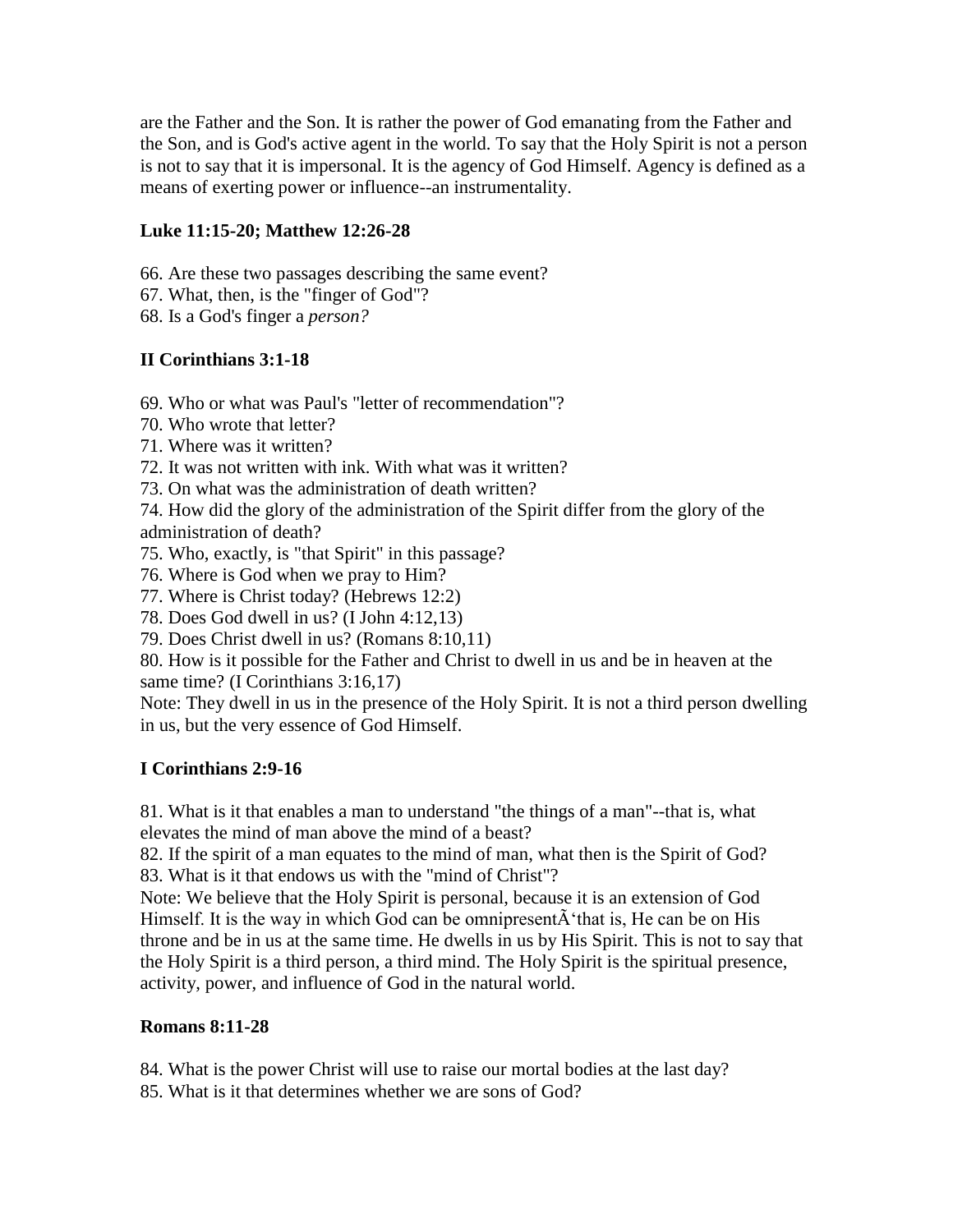86. Is there an interaction between God's Spirit and our own? What does it do?

- 87. What is our relationship with God?
- 88. What is it that we ourselves are groaning for?
- 89. How does the Spirit make intercession for us?

Note: The Spirit does this by empowering us, by "helping our infirmities." It does not do this apart from us as a third party intercessor, but through us and through our minds.

90. Who is it that makes intercession for us? (Hebrews 7:25)

91. Who is it that searches the heart?

Note: He that searches the hearts is the same One that makes intercession for us--Christ. He knows "the mind of the spirit" within us.

There is a peculiarity of language that confuses many who study this subject. Take, for example, John 14:16,17. Here, Jesus calls the Holy Spirit "the Comforter" and uses the pronoun "he" in connection with it. This leads some to feel that the Holy Spirit is a person, because if it were not, the passage would use the pronoun "it."

In the Greek language, nouns that would be neuter in English are often masculine or feminine. If the noun is masculine, the pronouns following it must also be masculine. Take the word rock, for example. In Greek, there are two words for "rock," one masculine and one feminine. You would speak of the rock as "he" or "she" depending upon which word you use. There is no neuter gendered "rock" in Greek.

But besides all that, the Holy Spirit is not something other than God. It is the power of God, the breath of God. The mind of the Spirit is the mind of God. When the Holy Spirit acts, it is God who is acting.

## **IN CONCLUSION**

Man's old idea was of a solitary God. Alone. Aloof. Without peer. Without heir. They thought He was a God who would have said, as James Weldon Johnson put it, "I'm lonely; I'll make me a world." He was alone from eternity and would remain alone for eternity. At a festival, He would dine alone.

But then came the Son, and some, still holding to their solitary God, created a Trinity $\tilde{A}^{\dagger}$ a God who, though three faceted, was still alone, and who would remain alone. The three sides of the Trinity present a closed Godhead--One that could be adored, but never joined. At a festival, the three would dine as one--alone. God's family could never increase.

But when we read the Bible, we find a God who, far from being alone for eternity, seems determined not to be alone at all. He is a Father. He has a Son who is *like* Him. He intends to have more sons who will be like Him. At festival time, He will be surrounded by family.